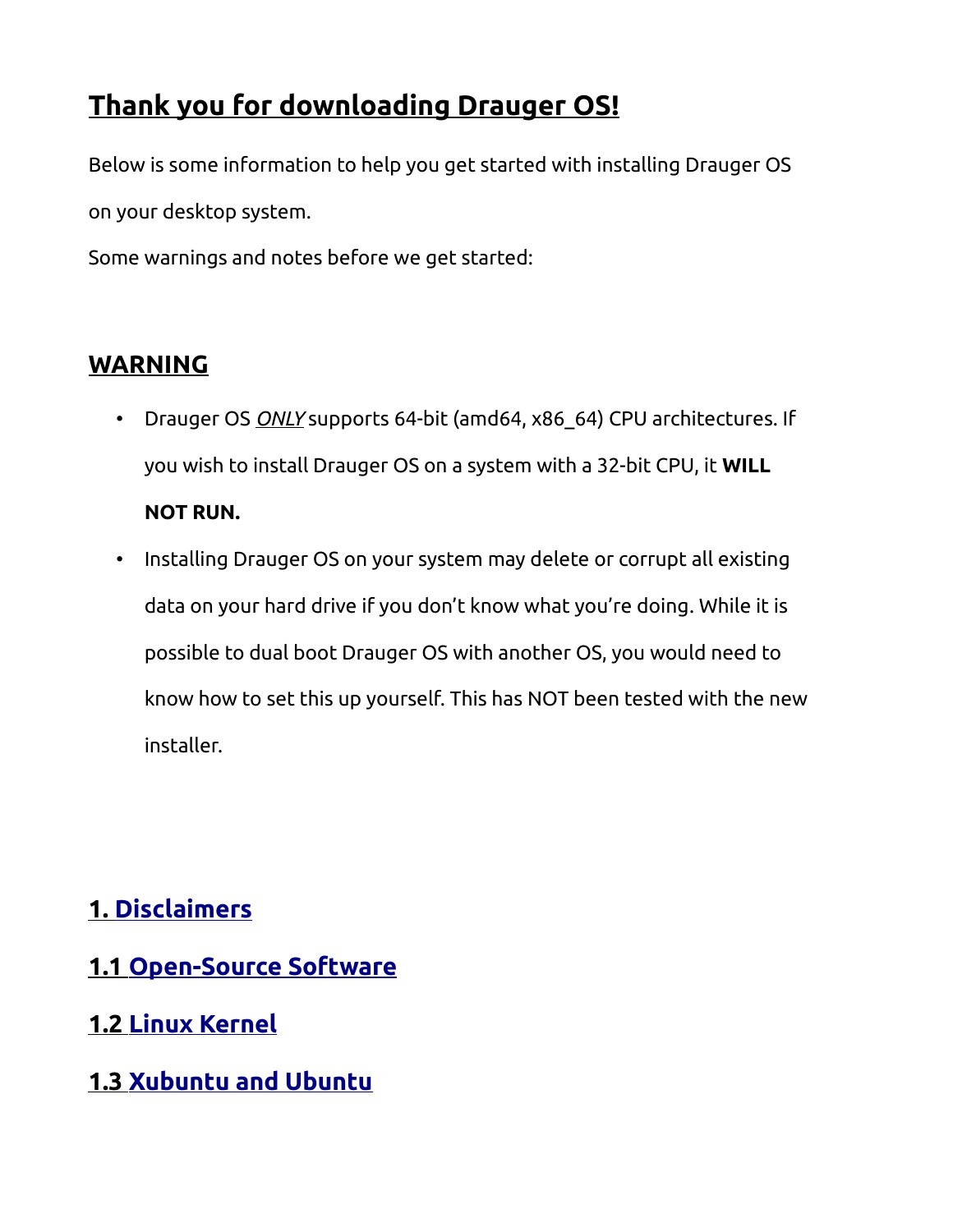## **1.4 [Upgrading](#page-3-2)**

- **2. [How to install](#page-3-1)**
- **2.1 [System Requirements](#page-3-0)**
- **2.2 [Installation](#page-5-0)**
- **3. [Username and Password](#page-6-0)**
- **3 .1 [Default Username and Password](#page-7-1)**
- **3 .2 [A Note on Passwords](#page-7-0)**
- **4. [Included Software](#page-8-0)**
- **5. [Important Commands](#page-9-0)**
- **6. Other Notes**
- **5. [Feedback and Support](#page-10-0)**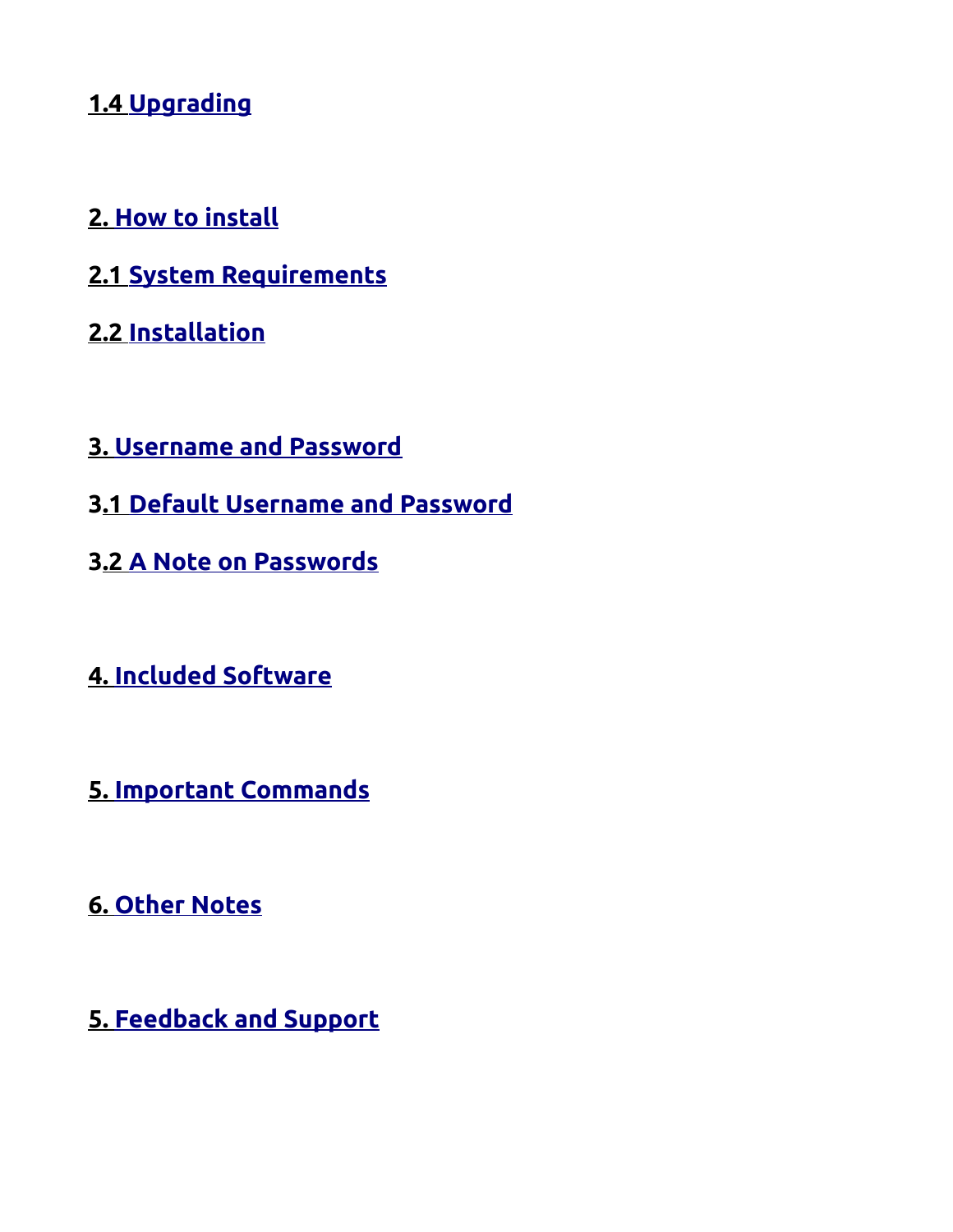# <span id="page-2-0"></span>**Disclaimers**

### <span id="page-2-3"></span>**Open-Source Software**

Drauger OS comes with copious amounts of open-source software, the vast majority of which does not belong to the developers of Drauger OS. Rather, these belong to the original developer of each respective package. Please refer to each package's manual pages (man) to see who the original owner is. To access these man pages, open the Terminal application (or press CTRL + ALT + T) from the desktop and type in:

man [command]

where [command] is a command for the desired package.

## <span id="page-2-2"></span>**Linux Kernel**

Drauger OS v7.5.1 ships with the Xanmod Linux kernel. While this kernel is open-sourced, credit for this kernel belongs to Linus Torvalds and the many developers who helped make and/or modify it.

## <span id="page-2-1"></span>**Xubuntu and Ubuntu**

Drauger OS v7.5.1 is built off of Ubuntu 20.04 LTS. This means that any software that runs on Ubuntu will also run on Drauger OS. Like Ubuntu, Drauger OS has a point-release cycle. Any and all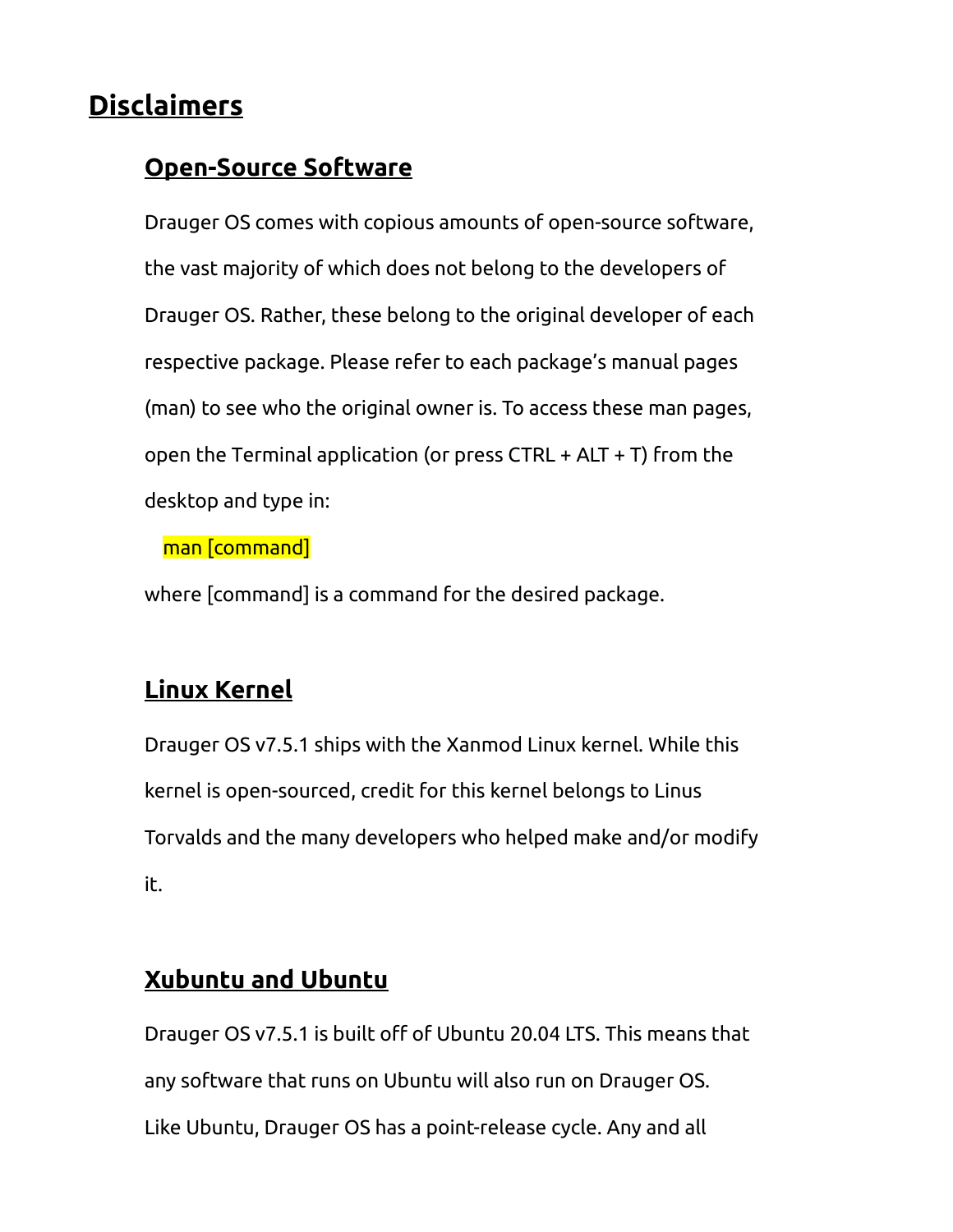updates that come from Canonical and its partners will immediately come to Drauger OS as well.

# <span id="page-3-2"></span>**Upgrading**

Drauger OS does not have an OS upgrade mechanism -- except for changing the codenames in /etc/apt/sources.list to the next version's codename -- and it is not planned to create one in the foreseeable future. So, please make sure to **back up all your data if you wish to install the latest version of Drauger OS from an older one**.

# <span id="page-3-1"></span>**How to Install**

### <span id="page-3-0"></span>**System Requirements**

First, we want to make sure the computer you're installing Drauger OS on has at least the minimum [hardware requirements](https://www.draugeros.org/go/system-requirements/) met, which is as follows:

- Dual-core, 64-bit CPU that's clocked at 1.8GHz or above, which hopefully has integrated graphics if you don't have a dedicated GPU
- 1GB of RAM
- 16GB of internal storage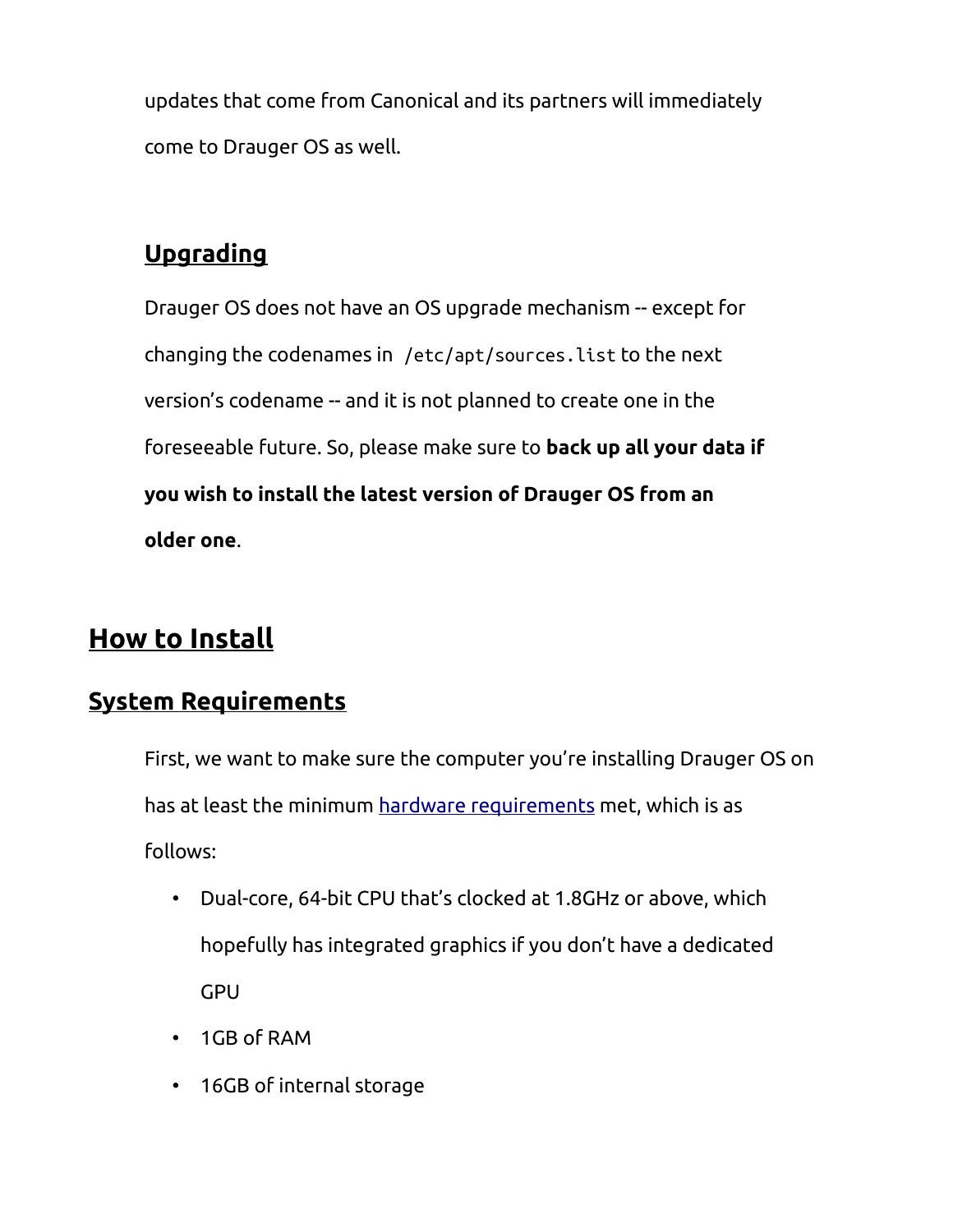- A monitor with a resolution of 1024x768 (60Hz) or above
- HDMI/DisplayPort/VGA/DVI connection to monitor, plus 2 USB ports for a keyboard and whatever device you're booting the image from. A third is recommended for a mouse

For a better experience, the Drauger OS website recommends the following:

- Quad-core, 64-bit processor clocked at 2.2GHz or above
- 4GB RAM
- 128GB of storage
- NVIDIA GTX 1050, AMD RX 460, or equivalent/higher-end graphics card
- 1080p resolution at 60Hz
- HDMI/DisplayPort/VGA/DVI connection to monitor along with 3 USB ports for keyboard, mouse, and installation media
- Obviously, someway to get audio out

Check the FAQ on the System Requirements page to see further information on what hardware should be used.

Does your computer meet the requirements? Great! Let's move on to the installation.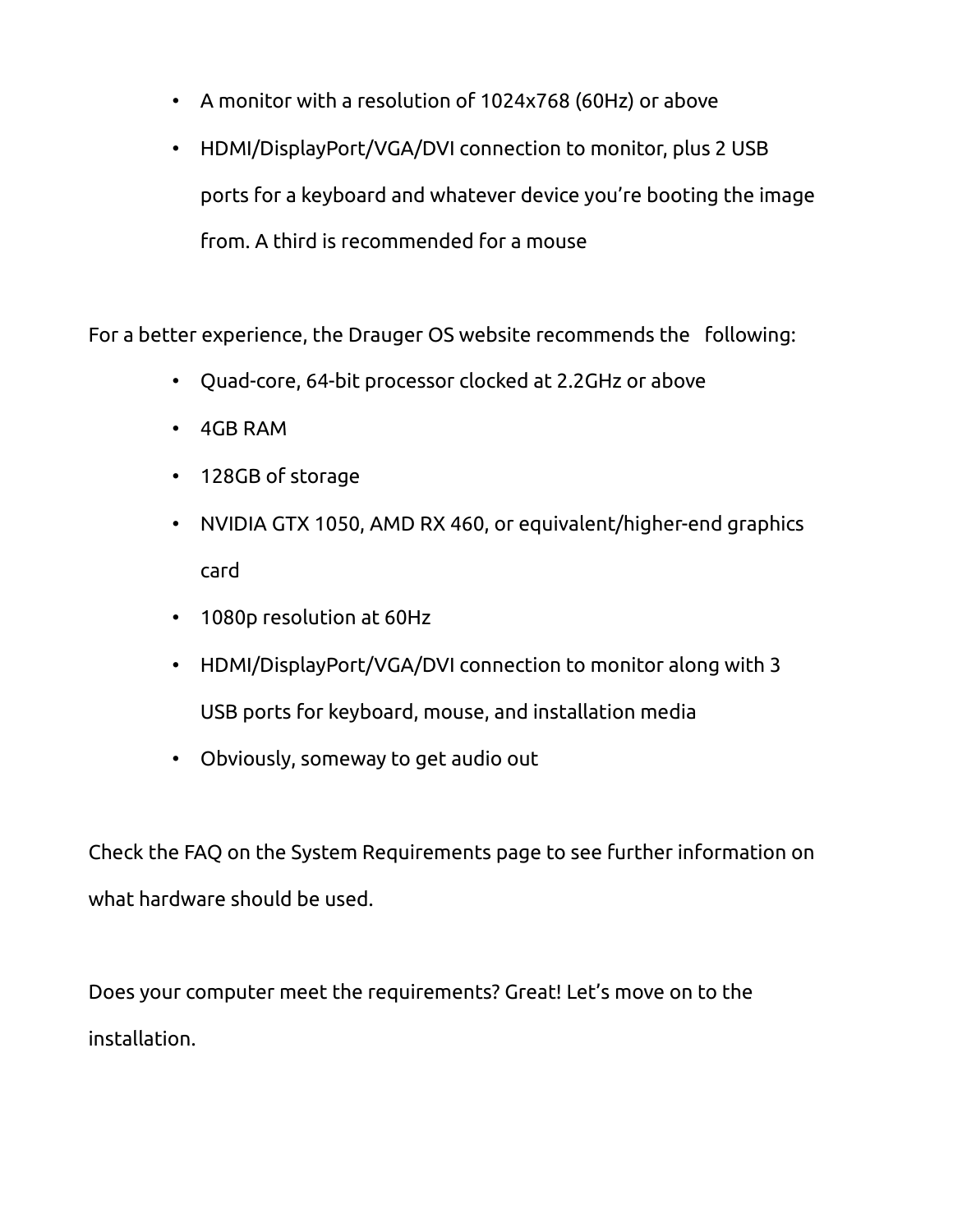#### <span id="page-5-0"></span>**Installation**

Please note that installing Drauger OS may completely wipe your internal drive. **Please make sure to back up all your files before installation.**

After you make a bootable USB (instructions on how to do that can be found on [Ubuntu's website\)](https://ubuntu.com/tutorials/tutorial-create-a-usb-stick-on-windows#1-overview), boot your computer from it (read a tutorial on that from [LifeHacker\)](https://lifehacker.com/how-to-boot-from-a-usb-drive-or-cd-on-any-computer-5991848). From here, the installation of Drauger OS differs vastly between Drauger OS v7.4.1 and v7.5.1.

For detailed instructions on how to install Drauger OS using our new System Installation Utility, [check out this fantastic guide by Mark](https://draugeros.org/go/wiki/a-guide-to-installing-drauger-os/)  [Dougherty.](https://draugeros.org/go/wiki/a-guide-to-installing-drauger-os/)

 If you are installing Drauger OS to a single drive, please subtract at least 1024 from the size displayed. This will serve as a SWAP partition later. **Please note that it is preferable to give your system SWAP space equal to the amount of RAM, or system memory, you have. If you do not enter anything for a SWAP partition mount point, it will be assumed you did not create a swap partition and a swapfile will be created with a size large enough to enable hybrid sleep.**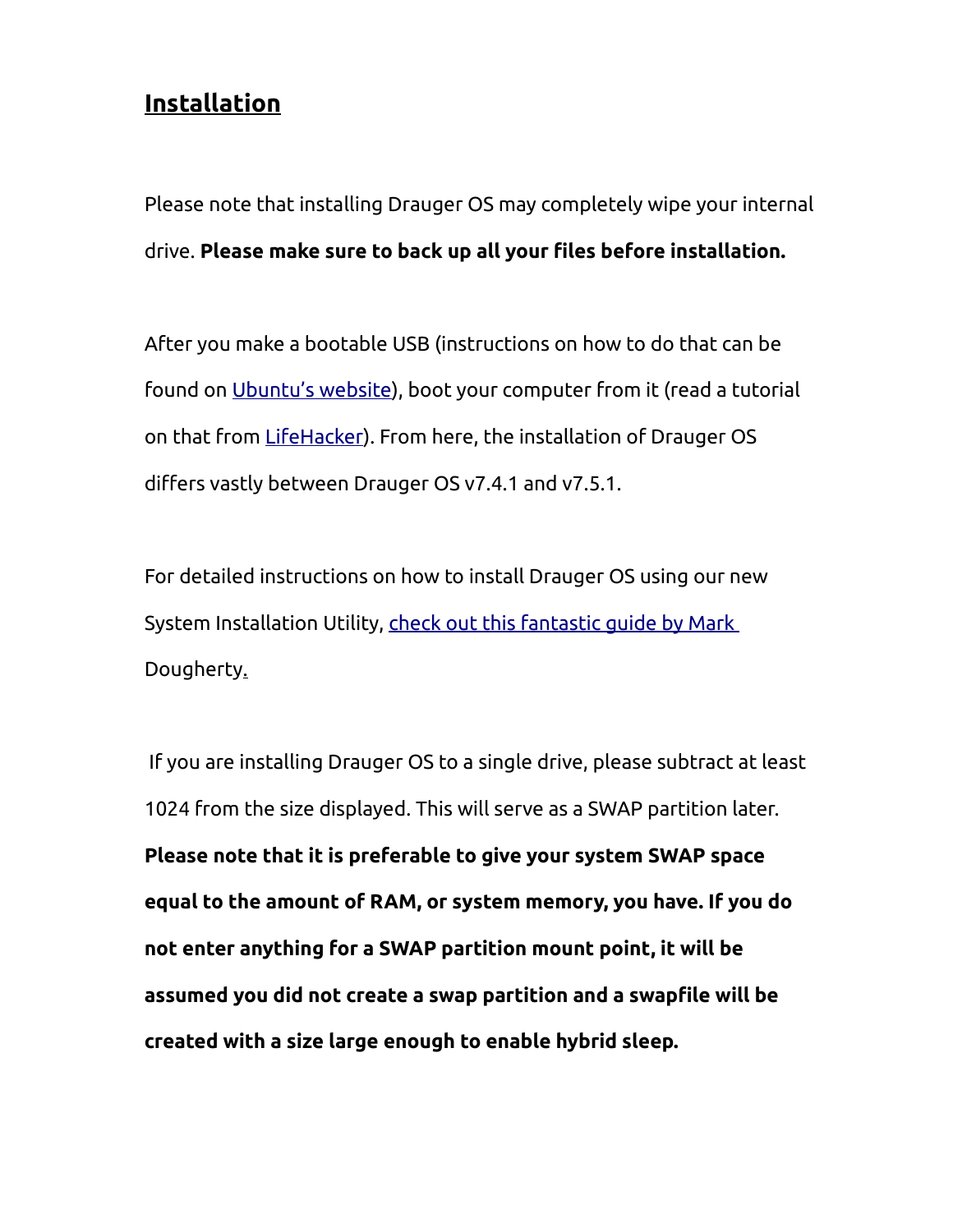If enough swap is manually allocated, hybrid sleep will be enabled ([What is](https://www.draugeros.org/go/wiki/what-is-hybrid-suspend/) ["hybrid sleep?"](https://www.draugeros.org/go/wiki/what-is-hybrid-suspend/)). A minimum amount of swap to allocate for this can be calculated with this formula, where R is RAM, and S is swap, both in gigabytes:

 $S = \sqrt{R + R}$ 

To make your life easier, here is a table of swap allocation sizes for common RAM capacities, in order to enable hybrid sleep:

| <b>RAM</b> | <b>SWAP</b>  |
|------------|--------------|
| 4 GB       | 6 GB         |
| 6 GB       | 8.5 GB       |
| 8 GB       | <b>11 GB</b> |
| $16$ GB    | $20$ GB      |
| 32 GB      | 38 GB        |

After making the changes, please click the left pointing arrow at the

bottom of the window to apply the changes. Installation will then

continue. Follow any prompts as necessary.

**YOU MUST HAVE A PARTITION MOUNTED AS "/" IN ORDER TO INSTALL DRAUGER OS.**

<span id="page-6-0"></span>**Username and Password**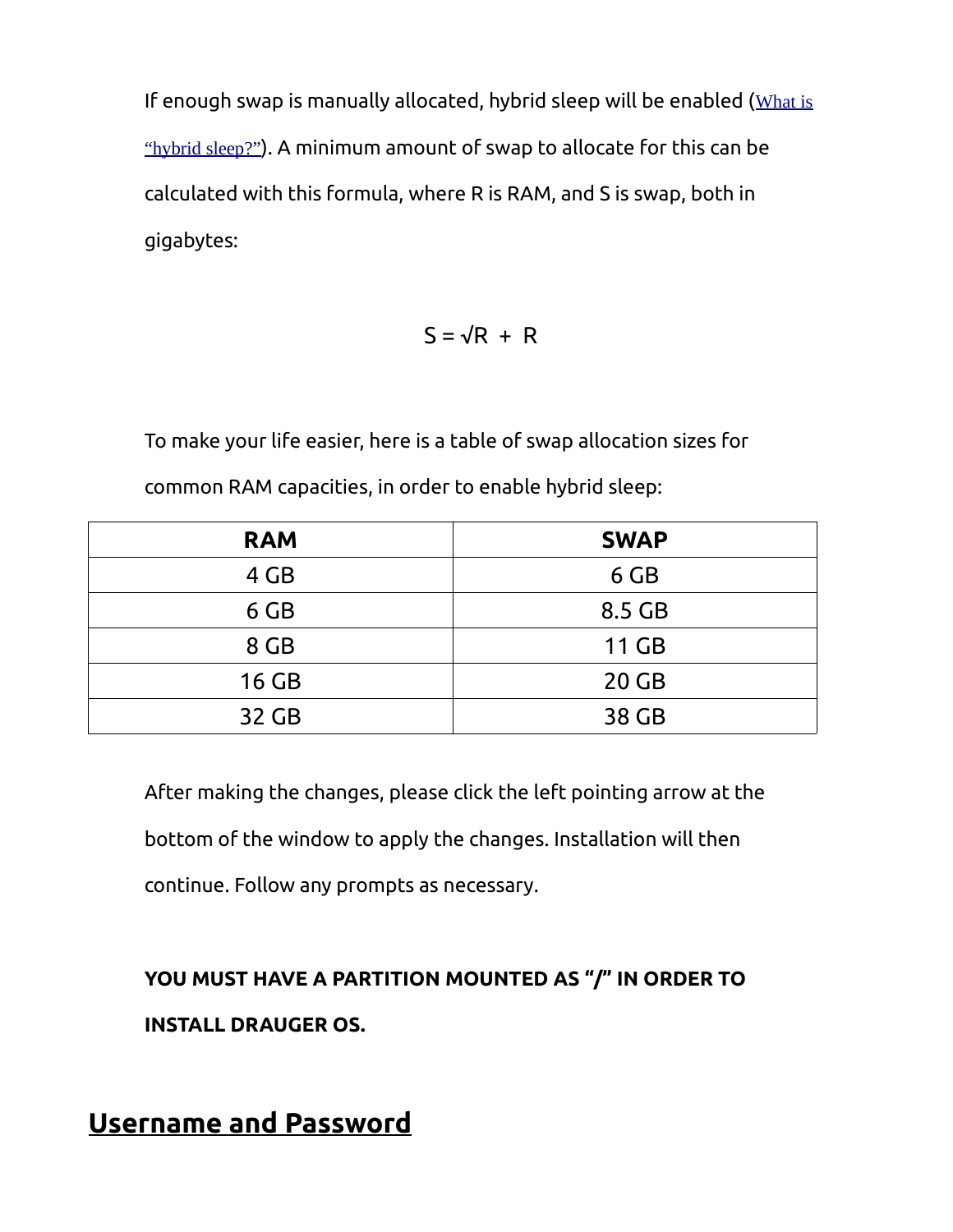#### <span id="page-7-1"></span>**Default Username and Password**

The default user name is either "default" (no quotation marks. It may also show "user", depending on where you are looking), or "live", depending on which version of Drauger OS you are running. The default password is "toor" (again, no quotation marks).

#### <span id="page-7-0"></span>**A Note on Passwords**

In today's world, having a secure password has never been more important. This is due to how easy it is to get hacked and have your information stolen.

Drauger OS is a Linux-based operating system. Therefore, it is among some of the most secure operating systems available. However, this does not make it any less important to have a secure password. Furthermore, it does not mean it is impossible to get hacked, get malware, or otherwise end up with a compromised OS. So here are some general guidelines to help you make a secure password, the first line in your defense:

- make sure the password is not a single word or phrase
	- This is especially true of common words used in passwords such as "password", the names of relatives and/or loved ones, pets,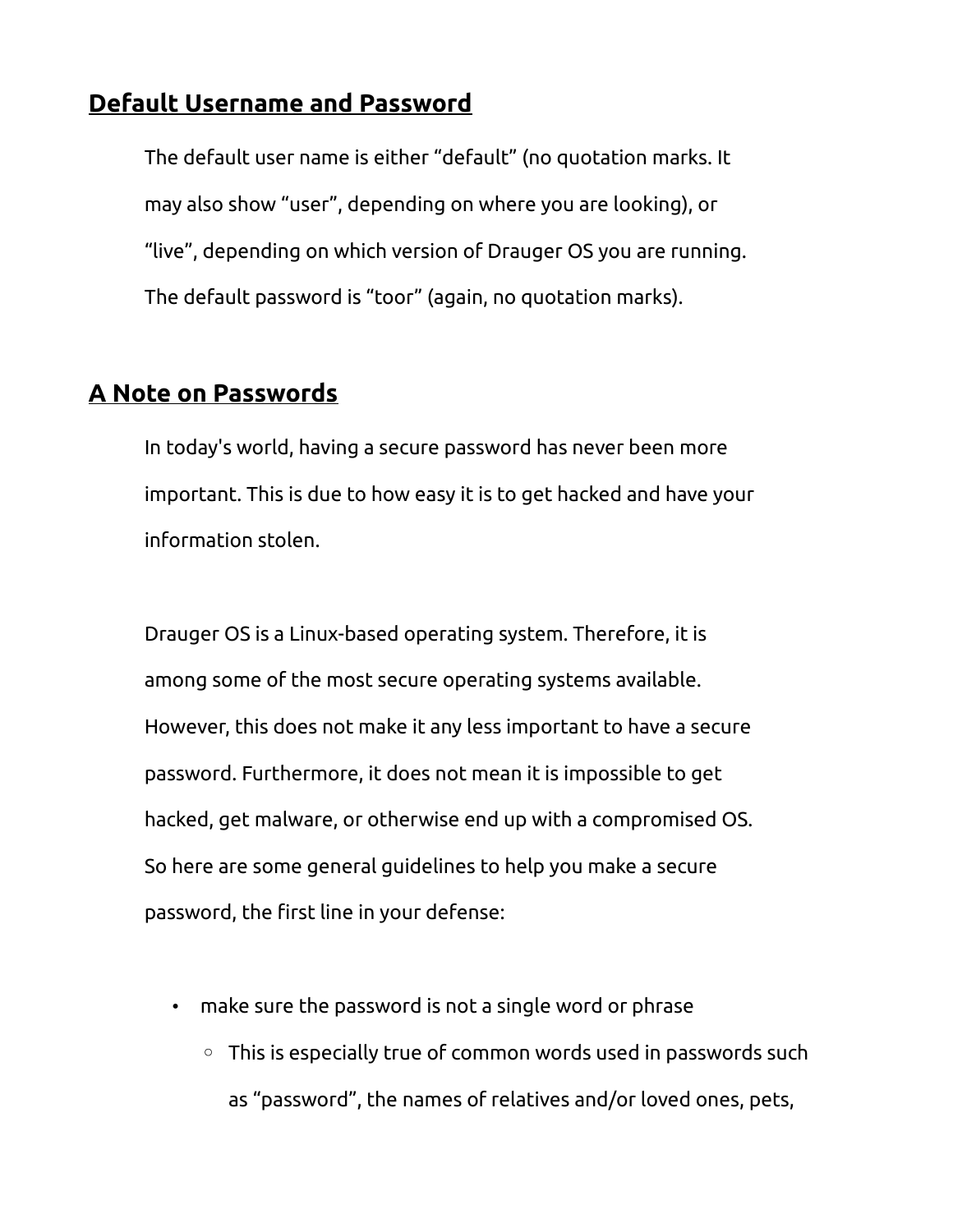friends, etc.

- the password should have a length of 8 or more characters
- the password should contain a mixture of:
	- lower and uppercase letters
	- numbers
	- special characters (such as \$, %, &, \*, @, etc.)
	- spaces

If any user of Drauger OS gets hacked or gets malware by the result of the lack of security due to their settings, an insecure password, or negligence to update their system, the user assumes all liability.

To change your password, hit the Terminal, enter "passwd", then follow the on-screen prompts.

#### <span id="page-8-0"></span>**Included Software**

Drauger OS comes with a multitude of packages pre-installed, including:

- • [PlayOnLinux](https://www.playonlinux.com/en/)
- Steam with [Proton/](https://github.com/ValveSoftware/Proton/)[DXVK](https://github.com/doitsujin/dxvk)/[WINE](https://www.winehq.org/)
- • [Lutris](https://lutris.net/)

PlayOnLinux allows you to play some of your favorite Windows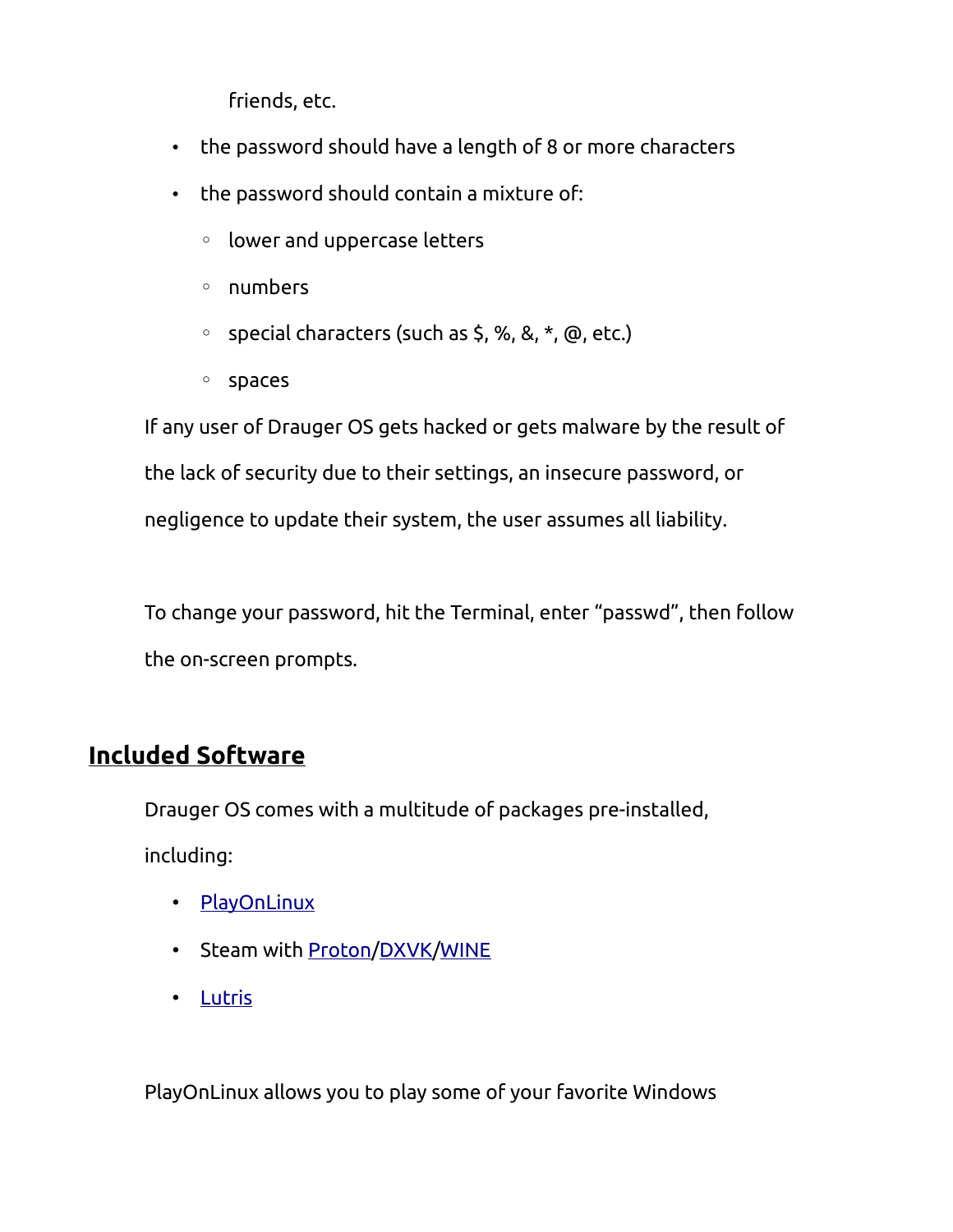games on Linux. Steam also enables the play-ability of some of the hottest titles available – including *Skyrim, Fallout 3* and *4*, *Deus Ex: Mankind Divided, Metro Last Light,* and more – thanks to the advents of Proton. Finally, Drauger OS comes with the [Drauger Installer](https://github.com/drauger-os-development/drauger-installer), an application that helps the average user install raw \*.deb files they may download from any of the various developers out there on the Internet.

It is advised to use the Drauger Installer with caution, as this could potentially lead to the installation of viruses and other malware. However, this tool is provided out-of-the-box because many developers do not get their apps included in an apt repository.

#### <span id="page-9-0"></span>**Important Commands**

There are several important commands that all users should know in order to get the most out of Drauger OS. To use these, you will need to access the command line. To do this, press Ctrl + Alt + T.

These commands are available on all Drauger OS versions, and all of them can be removed or changed by editing the .bashrc file in the */home/(username)* folder.

| install-app [package name] | Install the given package   |
|----------------------------|-----------------------------|
| remove [package name]      | Uninstall the given package |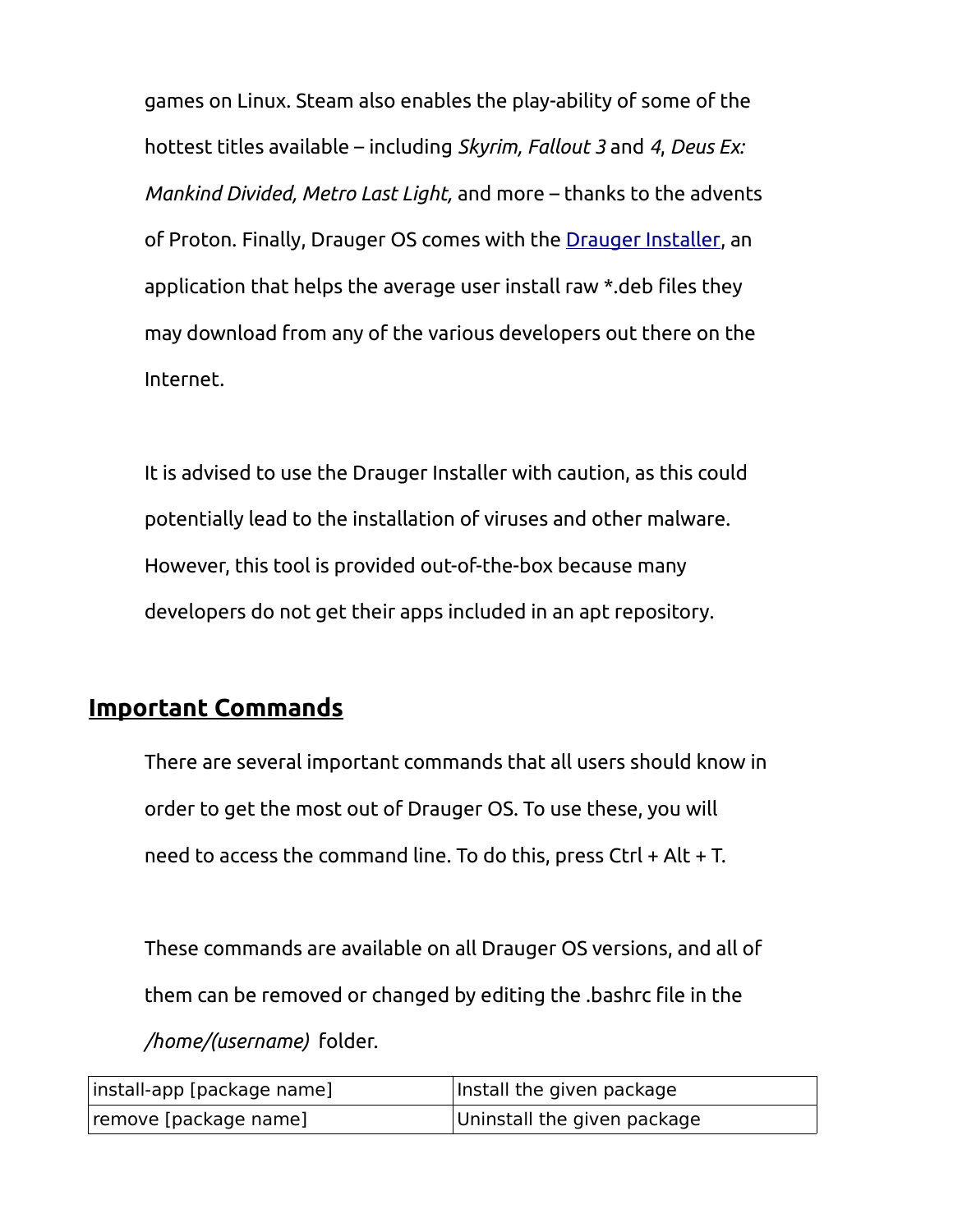| autoremove    | Uninstall any packages not manually<br>installed or needed                                                        |
|---------------|-------------------------------------------------------------------------------------------------------------------|
| delete [file] | Delete the selected file                                                                                          |
| root          | Invoke admin privileges (this is an alias<br>for sudo, in place for new users to make<br>using Drauger OS easier) |

#### <span id="page-10-0"></span>**Feedback and Support**

Any and all feedback is appreciated. When attempting to provide feedback, please either hop on [our Discord Server](https://discord.gg/JW8FGrc) or our Telegram [Support Group](https://t.me/draugeros). Alternatively, if you do not have a Telegram or Discord account, you can [email us.](mailto:contact@draugeros.org) However, this method will not receive as quick of a response.

Our team will try to respond to you and provide you with assistance as soon as possible. However, due to there only being a small number of contributors so far, we cannot guarantee how quickly that assistance will be available. We thank you for your understanding and patience.

If you wish to contribute to Drauger OS in some way, please check out [our Contributing page](https://www.draugeros.org/go/contribute/) for details on the best ways to do so.

Thank you again for downloading and installing Drauger OS. Sincerely,